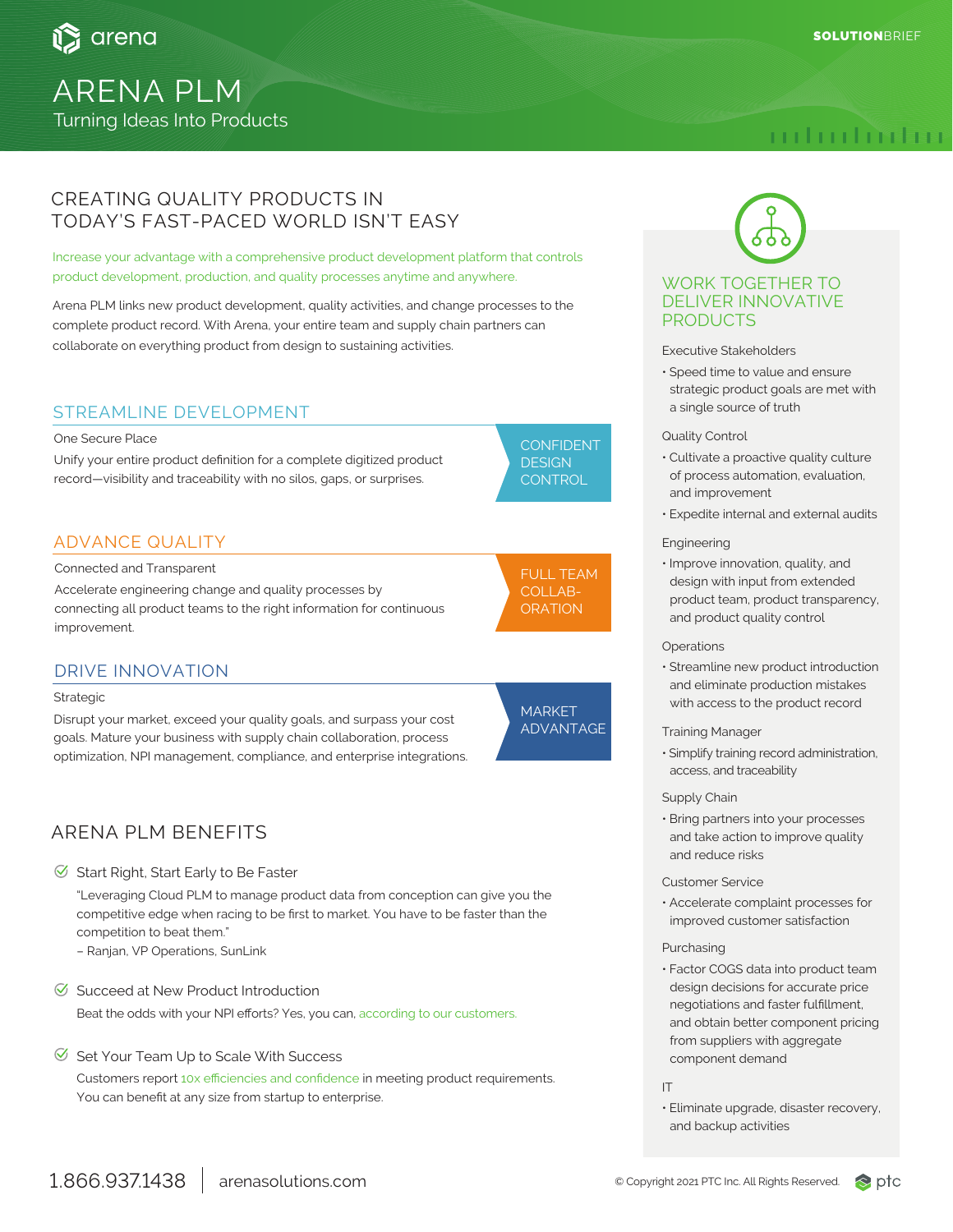

# ARENA PLM Turning Ideas Into Products

# mhuhidur

# TRUST US WITH YOUR BUSINESS TODAY AND TOMORROW

No matter the size of your team, complexity of your products, or stage of your company, you need solutions you will never outgrow.

Arena is with you every step in the product realization journey. With included enterprise cloud functionality, Arena is available anywhere, anytime for your entire team.

# **TRANSPARENCY**

### Embrace Visibility

Visibility directly correlates to revenue. Your teams need unprecedented information transparency and access throughout the entire product lifecycle. Arena gives your teams secure, appropriate access coupled with critical audit history tracking.

# *DR* COLLABORATION

#### Be Hive Minded

Everyone has a role to play in the product realization process. Arena provides multiple avenues for formal and informal collaboration, all secure, all auditable. Ensure standard workflows and controlled processes when you need them. And get lighter, fast team chat and sharing for the rapid iterations when less is more. Should everyone in your company use Arena? Read about one customer who says yes.

# **AND BUSINESS INSIGHTS**

### Better Business Decisions

To push for excellence, top-performing companies rely on advanced reporting and analytics to uncover gaps and opportunities in product processes. Discover how our customers use Arena's product analytics to speed up quality processes and achieve product delivery goals.

## SECURITY

### A Layered Defense to Protect You

Arena is architected to address every layer of security to protect our customers' product and quality information. We have a risk-based approach and utilize industry-standard protocols and mechanisms throughout our solution, from the physical layer to policies and the application layer. We will gladly share more details with you as you need. Let us know.

## INFORMATION SHARING AND INTEGRATIONS

#### Extend the Value

All valuable information is or will soon be digital. It is important that data can flow between Arena and other related systems to increase your process efficiency and ensure data accuracy. Explore our enterprise integrations and tools available to connect Arena to the rest of your digital environment. CAD, ERP, CRM, MES, and more—we've got you digitally connected.



### SECURELY EXTEND TO YOUR SUPPLY CHAIN TEAM

Your product processes involve multiple teams, locations, partners, suppliers, and vendors. These dispersed teams must comply with the latest regulations and standards. They need to work from the same design, stay on budget, and respond to customer demands. Ensure processes are followed and everyone is collaborating.

## **WORLDWIDE** 66%

of customers and their supply chain partners use Arena from outside the United States every day

# **INDUSTRY STANDARD** 92%

of top EMS providers in the industry access Arena customer systems for product collaboration